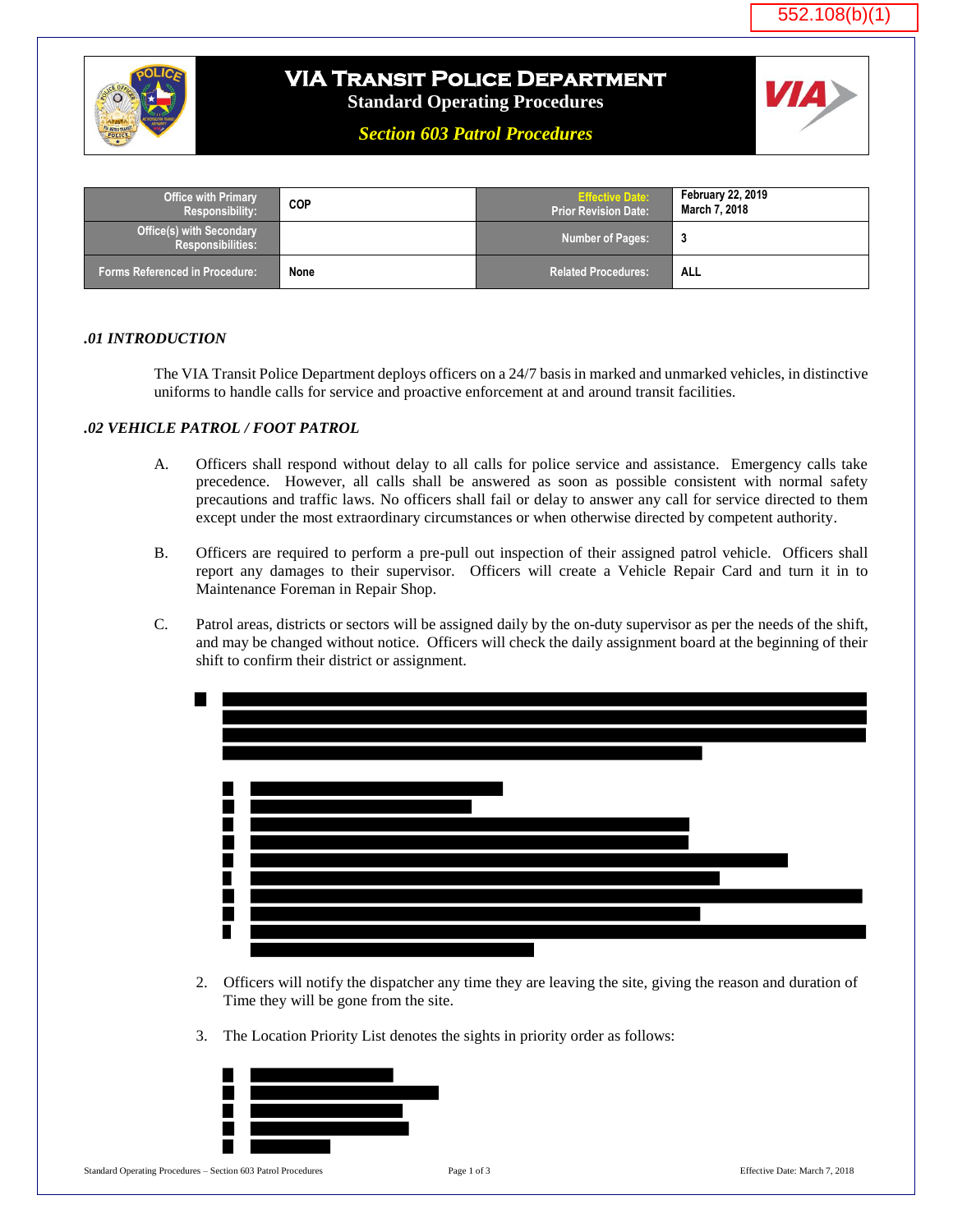



 The VIA Transit Police Department further deploys officers on bicycles at times where and when bike patrols are deemed effective and efficient by a supervisor and the deployment is approved by the Chief of Transit Police. Bike patrols are utilized by the Department in a manner that is consistent with best practices established and recognized by law enforcement agencies in the region.

- A. Bike patrol deployments are done in a small geographic area and are pre-planned operations where all officers are scheduled in advance and briefed on their deployment prior to their tours of duty on bike patrol.
- B. Bike patrol assignments are generally conducted in the downtown Central Business District to proactively patrol the downtown bus stops as normal patrol duties, but assignments may be approved for outside of the downtown area should a need exist that is suited for bike patrol approval.
- C. Officers will remain in the assigned patrol zone unless they respond to a nearby emergency situation or emergency call.
- D. Bike patrols are only performed in teams for safety reasons.
- E. Officers must attend an IPMBA bicycle certification course before riding a bicycle.
- F. Officers shall only ride department approved bicycles. Bike patrol officers shall be responsible for the maintenance of their assigned bike, to include ensuring proper inflation of tires, functioning brakes,